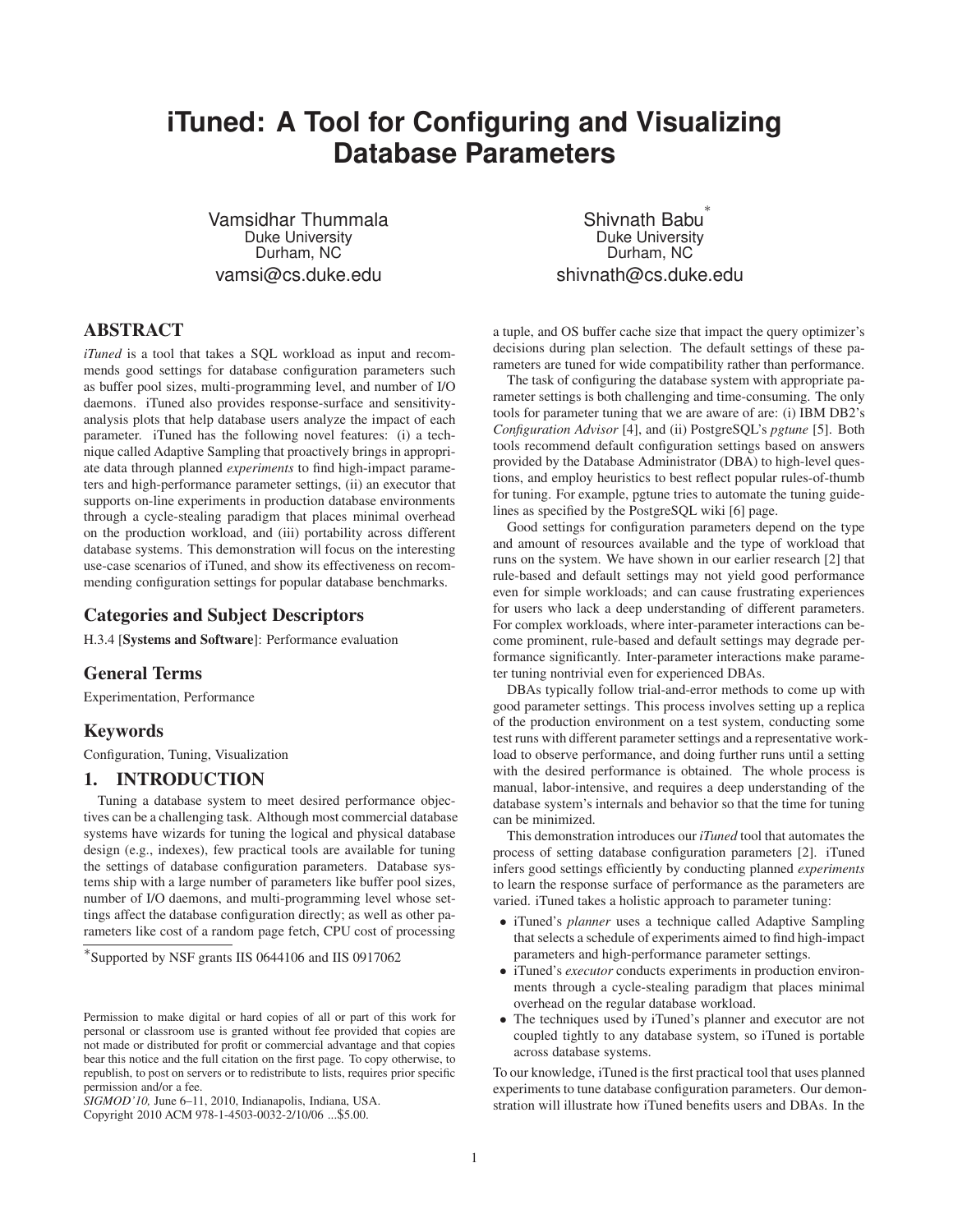next section, we present a high-level overview of iTuned's usage and architecture. Section 3 describes our demonstration scenarios. We refer the reader to [1, 2] for a detailed description of iTuned's implementation and evaluation.

# 2. OVERVIEW OF ITUNED

iTuned can be invoked by a DBA whenever the database performance for a given workload is unsatisfactory due to the current setting of configuration parameters.

```
<iTunedConfiguration version="0.3">
 <!-- A plan defines the collection of
     experimental runs -->
 <Plan><!--Repeat can be set to run each
       experiment multiple times -->
   <Run name="ParameterTuning" repeat="1">
    <!-- Choice of experimental design to
        use for first set of samples -->
    <InitialDesign>LatinHypercubeSampling</
        InitialDesign>
    <!-- Adaptive Sampling algo used -->
    <AdaptiveSampling>
        GaussianProcessRegression</
        AdaptiveSampling>
    <!-- Type of executor used for
        experiments-->
    <Executor>iTunedExecutor</Executor>
    <!-- Input specification -->
    <Inputs>
      <!-- Parameters and values/ranges -->
      <Input name="shared_buffers" range="0
          MB-1000MB"/>
      <Input name="work_mem" value="5MB"/>
    </Inputs>
    <!-- Output specification -->
    <Outputs>
      <!--Each output parameter needs an
          accompanying objective or a
          constraint defined -->
      <Output name="Running time" objective=
          "min">
      <Output name="Time budget" constraint=
          \frac{1}{\pi}lhr">
    </Outputs>
   </Run>
 \langle/Plan>
</iTunedConfiguration>
```
#### Listing 1: Example specification file for a tuning session

#### 2.1 Input Specification

DBAs interact with iTuned by specifying inputs using a graphical front-end interface and an XML file, and then visualize the tuning output using iTuned's Visualizer (Section 2.4). An XML template file is supplied with iTuned and is typically configured once per installation. The values to be configured in the XML file include the ranges of the parameters, the type of executor, and the algorithms used for sampling. Through the front-end interface, DBAs can specify the subset of configuration parameters for tuning for the current workload. To start a tuning session, the following should be specified using iTuned's front-end interface:

- List of configuration parameters for (current) tuning
- Database workload of SQL queries
- *Server URL* specifying the database server to be tuned, and *workbench URLs*specifying one or more database servers where experiments can be run
- Time budget for tuning



Figure 1: iTuned's executor in action for standby databases

Listing 1 and Figure 2 show an example specification of a tuning session. The list of configuration parameters can be chosen based on the workload characteristics. For example, work mem (used for in-memory sorts in PostgreSQL) is an important parameter in data warehousing where users submit large queries involving complex joins, group-bys, and order-bys. Similarly, checkpoint-related parameters are important in transactional workloads where there is a trade-off between extra overhead during regular use and the recovery time when a failure happens.

The DBA also provides the database workload as an input to iTuned. The workload can be collected in any number of ways, e.g., by tracing the queries executed on the production server over a period of time. The server URL specifies the database to be tuned, and the workbench URLs (which can include the server URL) specify the databases where iTuned can run experiments. The time budget specifies the maximum time for iTuned to run experiments and produce the tuned configuration settings. Note from Listing 1 that the DBA can specify the experiment-planning algorithm to be used.

#### 2.2 Planner

iTuned's experiment planner determines which experiments to conduct for a given workload, W, within the allocated budget. This problem is related to the sampling problem in databases. We can consider the information about the full response surface  $S_W$  to be stored as records in a (large) table  $T_W$  with d attributes  $x_1, \ldots, x_d$ along with the performance measure y. An example record  $\langle x_1 \rangle$  $v_1, \ldots, x_d = v_d, y = p$  in  $T_W$  says that the performance at the setting  $\langle x_1 = v_1, \ldots, x_d = v_d \rangle$  is p for the workload W under consideration. Experiment selection is the problem of sampling from this table. However, the difference with respect to conventional sampling is that the table  $T_W$  is never fully available. Instead, we have to pay a cost—namely, the cost of running an experiment—in order to sample a record from  $T_W$ .

Adaptive Sampling: iTuned uses this technique to plan the experiments to be conducted. Adaptive Sampling analyzes the samples collected so far to understand how the response surface looks like, and where the good settings are likely to be. Based on this analysis, more experiments are done to collect new samples that add maximum utility to the current samples. An initial set of experiments is done to bootstrap the whole process. Adaptive Sampling can be implemented using various algorithms. One such algorithm that can deal with simple to complex response surfaces uses *Gaussian Process Regression* [2, 3]. The initial set of experiments for bootstrapping can be picked using *Latin Hypercube Sampling* [2].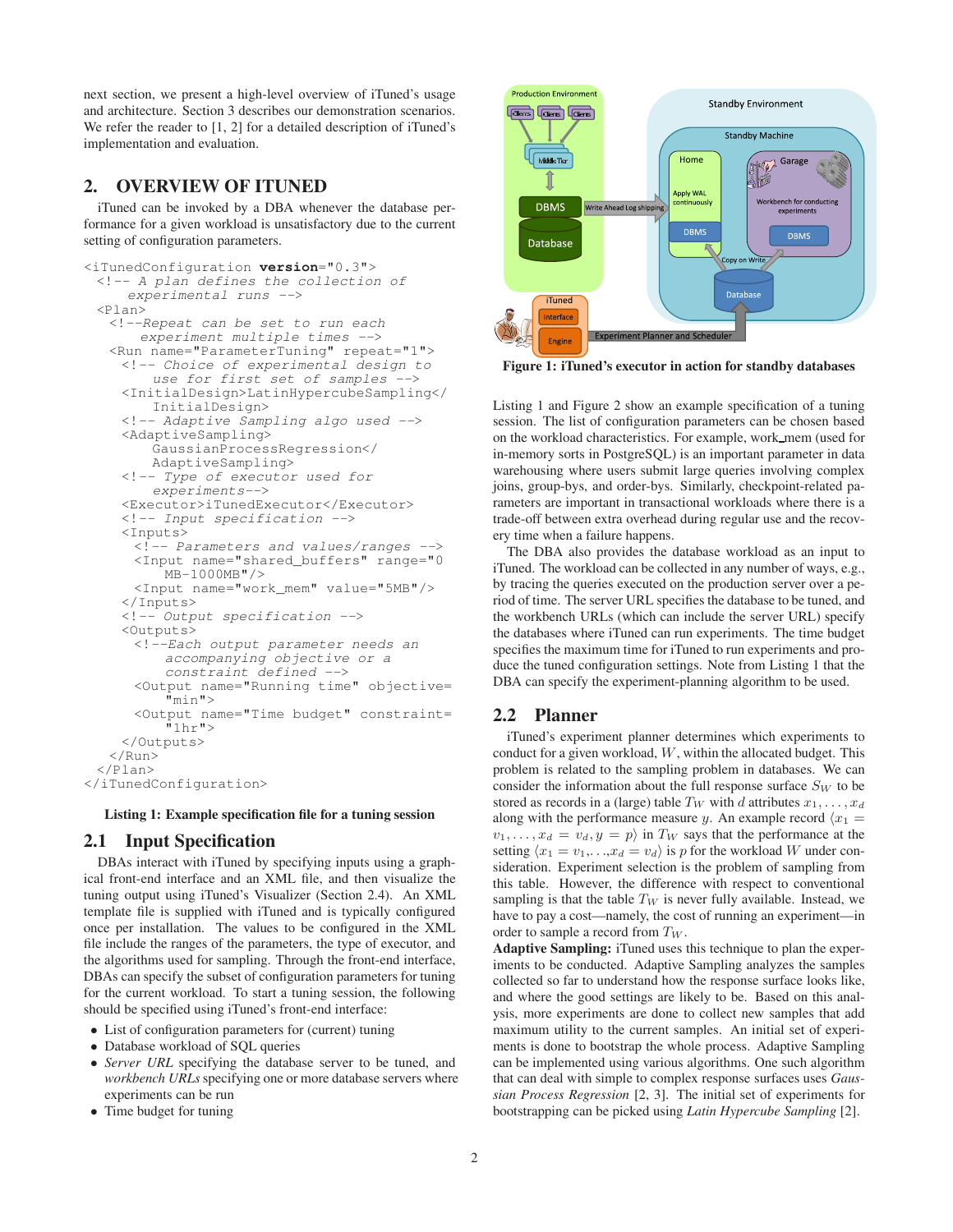# 2.3 Executor

iTuned's executor is responsible for actually running the experiments selected by the planner in a production environment. The guiding principle of the executor is: exploit underutilized resources in the production environment for experiments, but never harm the production workload. The design of the executor is based on *control policies* and *resource containers*. The control policy specified with each resource dictates when the resource can be used for experiments. Resource containers split the functionality of each resource into two: (i) *home use*, where the resource is used directly or indirectly to support the production workload, and (ii) *garage use*, where the resource is used to run experiments. Containers are resource-capped and isolated virtual machines. We have implemented resource containers using the *zones* [7] feature in Solaris.

Figure 1 illustrates the home/garage design using the standby database. When the standby machine is not running experiments, (only) the home container runs on the machine using all the available resources. The garage container lies idle and uses zero resources. The garage container will be booted only when the policy kicks in and allows iTuned to schedule an experiment on the standby machine. Once booted, the garage takes a snapshot of the current data from the home container. The garage's snapshot is logically separate from the snapshot used by the home container, but it is physically the same except for *copy-on-write* semantics. iTuned's current implementation of snapshots and copy-on-write semantics leverages the Zettabyte File System (ZFS).

## 2.4 Visualizer

iTuned's visualizer displays the following sets of plots for a tuning session:

- 2D projection of the performance response surface as illustrated in Figures 2-4. These plots help the DBA to get an intuitive feeling of how performance varies as the parameter settings are changed. For example, a flat response surface plot indicates that the parameters do not impact performance. Furthermore, using these plots, the DBA can narrow down quickly to highperformance regions.
- Sensitivity-analysis plots like Figure 5 that show which parameter settings are most sensitive to the workload performance.

## 3. DEMONSTRATION PLAN

Our demonstration will show the complexity of configuration parameter tuning, and how iTuned can be used interactively by DBAs for performance tuning. For illustrative purposes in this proposal, we use a simple workload consisting of TPC-H query 18 (Listing 2). The actual demonstration will consider simple and complex database workloads running on open-source PostgreSQL database system consisting of more than 100 configuration parameters.

```
-- TPC-H Large Volume Customer Query (Q18)
SELECT c_name, c_custkey, o_orderkey,
     o_orderdate, o_totalprice, SUM(
         l_quantity)
FROM customer, orders, lineitem
WHERE o_orderkey IN (
            SELECT l_orderkey
            FROM lineitem
            GROUP BY l_orderkey having
                   SUM(1_quantity) > :1)AND c_custkey = o_custkey
      AND o_orderkey = l_orderkey
GROUP BY c_name, c_custkey, o_orderkey,
      o_orderdate, o_totalprice
ORDER BY o_totalprice desc, o_orderdate;
```
#### Listing 2: TPC-H Query 18

#### **iTUNED - Tool for Configuring Database Parameters**



Figure 2: Partial 2D visualization of response surface for TPC-H Q18 (SF=1), 10 minutes after start (Scale Factor: 1)

## 3.1 Interacting with iTuned

iTuned has the ability to show progressive analysis as it conducts experiments during a tuning session. Suppose a DBA starts a tuning session by specifying the list of configuration parameters, SQL workload, database servers, and time budget through iTuned's front-end interface (see the left side of Figures 2-5).

In a hypothetical scenario, the DBA checks back after 5 minutes; and iTuned has nothing to report yet. When she checks back after 10 minutes, iTuned shows an intuitive visualization of the performance impact of each parameter along with a configuration setting that is 18% better than the current one (Figure 2). After 30 minutes, iTuned shows a 35% better configuration (Figure 3); and after the time budget of 1 hour is exhausted, iTuned reports a 52% better configuration (Figure 4). If the user is satisfied earlier than the specified time budget, then she can choose to terminate the tuning session (which will stop iTuned from running more experiments). Alternately, based on the initial results produced, the DBA may choose to alter the course of tuning by adding or dropping configuration parameters from the session.

## 3.2 Complexity of Parameter Tuning

We will demonstrate some real response surfaces that show the complexity and non-intuitive nature of performance tuning. The output in Figure 4 is a response surface that shows how the performance of the complex TPC-H Q18 depends on the shared buffers and effective cache size parameters in PostgreSQL. The setting of shared buffers is the size of PostgreSQL's main buffer pool for caching disk blocks. The value of effective cache size gives PostgreSQL an estimate of how much memory is available in the OS for caching disk blocks. The settings of both parameters are used by PostgreSQL's query optimizer while costing query execution plans. Some observations from Figure 4 are:

• The surface is complex and nonmonotonic. The query optimizer picks different plans in different regions. The plans picked at higher settings of shared buffers and effective cache size turn out to be bad plans compared to lower settings.